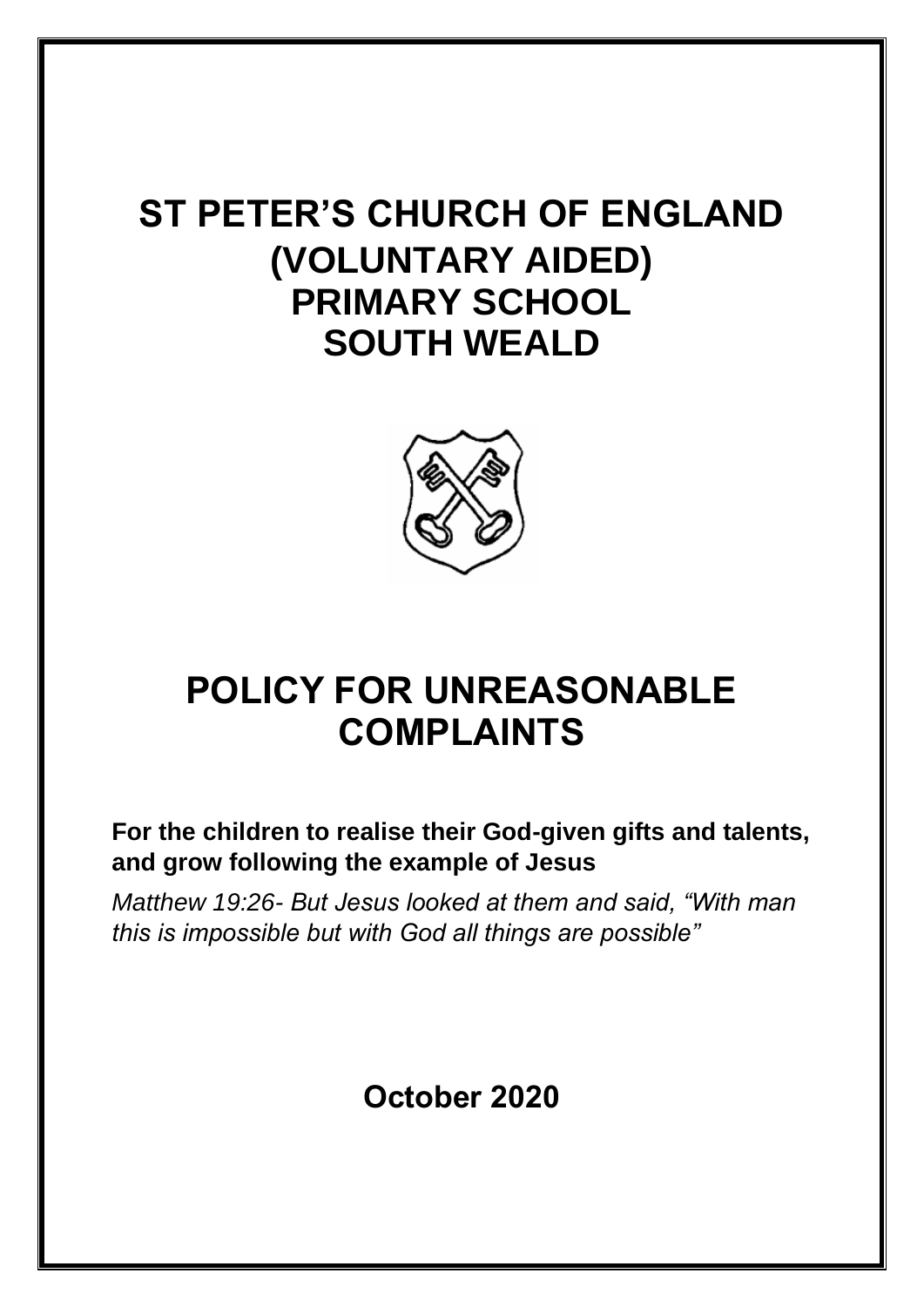#### **Policy for Unreasonable Complaints**

St. Peter's C.E. Primary School, South Weald is committed to dealing with all complaints fairly and impartially, and to providing a high quality service to those who complain. We will not normally limit the contact complainants have with the school. However, we do not expect our staff to tolerate unacceptable behaviour and will take action to protect staff from that behaviour, including that which is abusive, offensive or threatening.

St. Peter's C.E. Primary School defines unreasonable complainants as '*those who, because of the frequency or nature of their contacts with the school, hinder our consideration of their or other people's complaints*'.

A complaint may be regarded as unreasonable when the person making the complaint:

• refuses to articulate their complaint or specify the grounds of a complaint or the outcomes sought by raising the complaint, despite offers of assistance;

• refuses to co-operate with the complaints investigation process while still wishing their complaint to be resolved;

• refuses to accept that certain issues are not within the scope of a complaints procedure;

• insists on the complaint being dealt with in ways which are incompatible with the adopted complaints procedure or with good practice;

• introduces trivial or irrelevant information which the complainant expects to be taken into account and commented on, or raises large numbers of detailed but unimportant questions, and insists they are fully answered, often immediately and to their own timescales;

• makes unjustified complaints about staff who are trying to deal with the issues, and seeks to have them replaced;

• changes the basis of the complaint as the investigation proceeds;

• repeatedly makes the same complaint (despite previous investigations or responses concluding that the complaint is groundless or has been addressed);

• refuses to accept the findings of the investigation into that complaint where the school's complaint procedure has been fully and properly implemented and completed including referral to the Department for Education;

• seeks an unrealistic outcome;

• makes excessive demands on school time by frequent, lengthy, complicated and stressful contact with staff regarding the complaint in person, in writing, by email and by telephone while the complaint is being dealt with.

A complaint may also be considered unreasonable if the person making the complaint does so either face-to-face, by telephone or in writing or electronically:

- maliciously;
- aggressively;
- using threats, intimidation or violence;
- using abusive, offensive or discriminatory language;
- knowing it to be false;